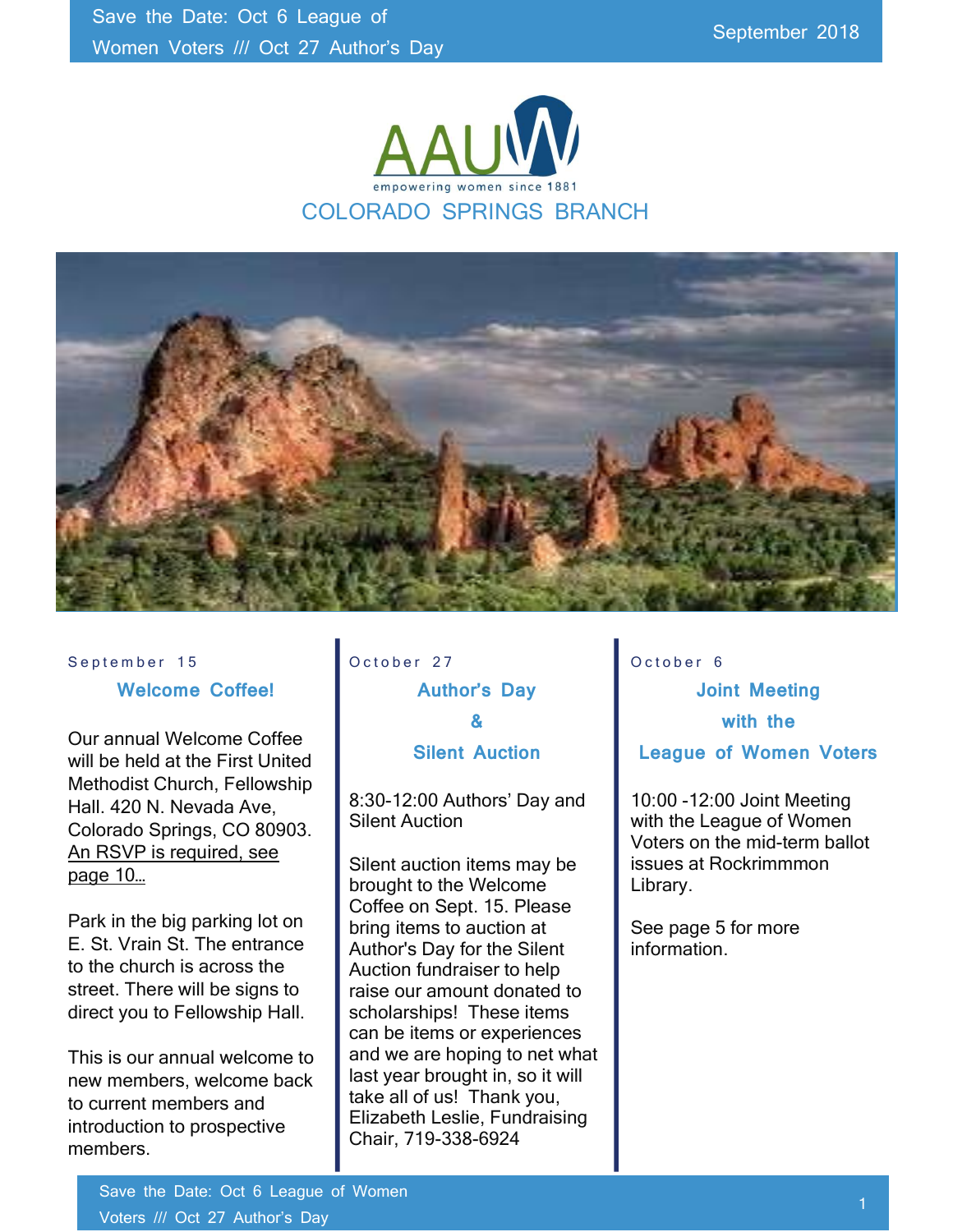Save the Date: Oct 6 League of Women Voters /// Oct 27 Author's Day

#### PRESIDENT'S MESSAGE

 Last year was a stellar year for our local branch of AAUW. The membership grew, and we learned yesterday at the first board meeting of 2018-2019 that we had a 90% membership retention in spite of the raised dues. A new evening interest group Connections was started by Marilyn Feaster and Arts on the Go was resurrected by Pam Maier. There are several new Interest Groups coming on line this year. They will be presented at the Welcome Coffee on September 15th.

Many hours were invested by Chris Toth to put our directory online. She will update it at the end of each month. She and Pauleta Terven are working together to maintain the website. Brenda Wolfe has been working to update the database. Any changes in your email, telephone or mailing address should be sent to Brenda and Chris. Printed directories will be distributed at Authors' Day on October 27th.

Our branch owes a big thank you to last year's board and our outgoing President, Paula Munger, for their hard work and accomplishments. This year's board and their committees have been working and planning all summer to make this year another outstanding year. I feel very humbled and privileged to be the incoming president of such a dynamic organization.

Sincerely,

Nancy Holt

#### 2018-2019 AAUW Board

2018-2019 Executive Committee/Elected Officers President: Nancy Holt President Elect: Kathryn Olson Treasurer: Jeanne Howard Secretary: Pam Maier Vice Presidents of Community Programs: Paula Munger & Janet Friedberg Vice President of Membership: Melanie Hudson Vice Presidents of Programs: Pip Bodkin Sally Metzger

#### Appointed Board Members Assistants to the Board

AAUW Funds Chair: Candy Crumb Hospitality Chair: Nedra Engelson Branch Fundraising Chair: Elizabeth Leslie **Archivist: Eunice Ciaccio**<br>Communications Director: Kathy Tapia-Griego **Directory Editor: Chris Toth** Communications Director: Kathy Tapia-Griego Interest Group Coordinator: Pam Doane Newsletter Editor: Laura Gross Local Scholarship Chair: Char Gagne State & National By-Laws Liaison: Candy Public Policy Director: Anna Lopez Crumb

Virtual Communications Coordinator: Brenda Wolfe Web Site Administrator: Pauleta Terven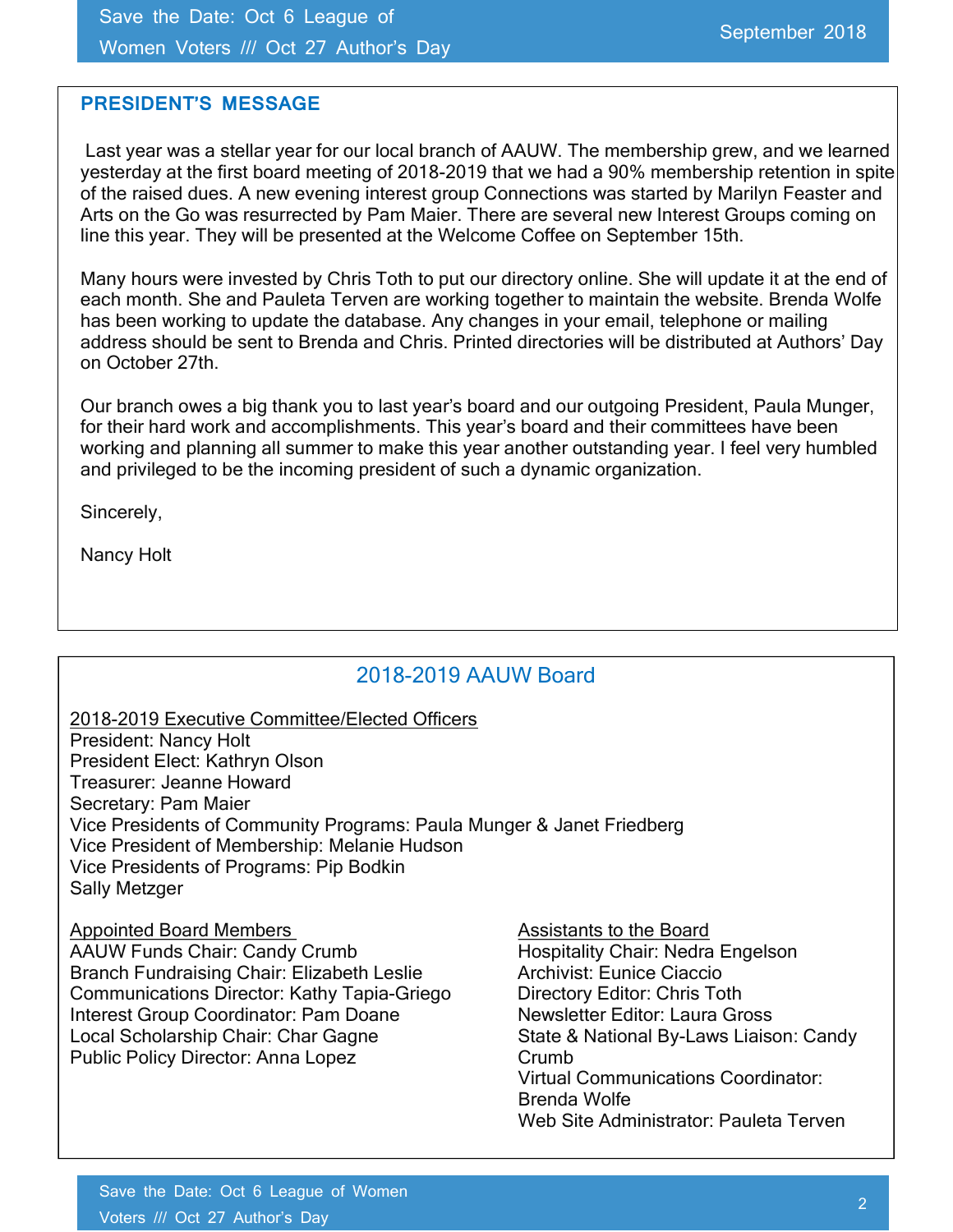#### AAUW Public Policy Committee August 2018 Report

The Public Policy Committee has continued meeting to discuss and look into gun safety issues. We have had speakers from the MOMS group talk about the need for sensible gun rules. We have also participated as individuals in the marches to bring awareness to the issue of gun safety.

It was determined that a program on gun safety should be presented to our chapter of AAUW. After discussing the program with the Program Committee, it was decided to hold the program at the Welcome Coffee. The Ad Hoc committee went into action mode and details for the panel discussion were developed.

Five people were contacted to participate in the panel: "Rules, Rights and Responsibilities: The 3R's of Gun Ownership". Colorado Springs Police Chief Pete Carey, Ms. Annie Oatman-Gardner (Sen. Bennett's office), Prof. George Reed, PhD (UCCS), and Ms. Helen Kamin (MOMS) have committed. Questions arose regarding Rep Pete Lee due to his current run for office. I am awaiting a decision from the state AAUW. Questions will be taken from the audience following an introductory 5minute speech from each panelist.

It should be an interesting program given the prominence of gun violence in our society. It should begin a dialogue on the issue of gun safety and hopefully will be followed up by a citywide discussion. We hope to have a large audience.

Fall elections are soon. Everyone is urged to study the issues and candidates and exercise your right to vote in November.

Anna T. Lopez, chair

#### Membership

Welcome to AAUW! Quite a few new members joined over the summer. Please welcome:

Sherri Bristol

Eileen M. Reilly

Kathleen Borrelli

Lynda Ward Schedler

Barbara Blumer

Karla Gonzales Garcia

Maureen Sigler (Mo)

Smith Holt

 $\overline{a}$ 

Melanie Hudson, AAUW Membership VP, 719-205-7639

Save the Date: Oct 6 League of Women

voters *included* and the compact of the compact of the compact of the compact of the compact of the compact of the compact of the compact of the compact of the compact of the compact of the compact of the compact of the c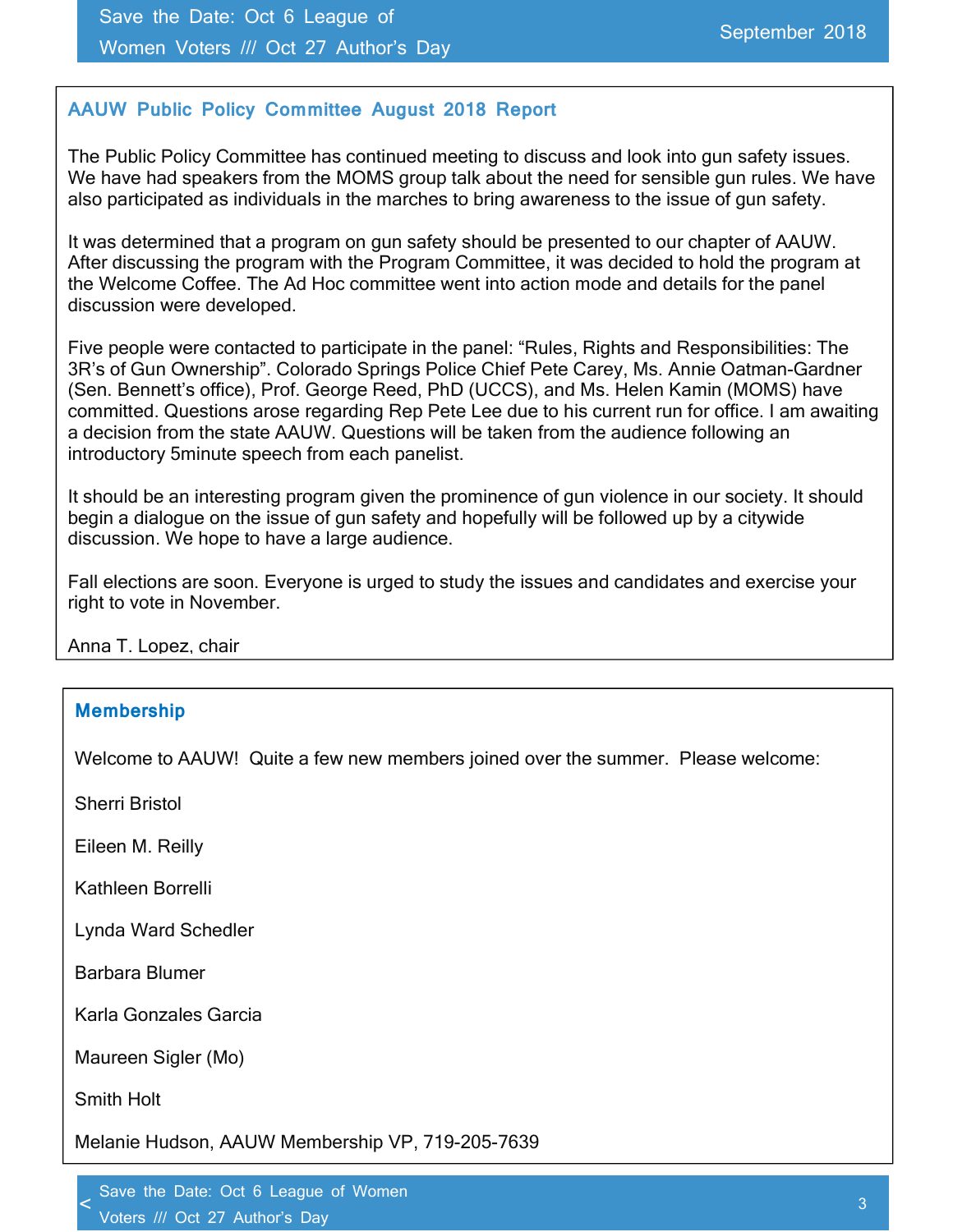

#### Southwest Studies' "Grand" Adventure, May 21-25th, 2018

Annually, the Southwest Studies interest group selects an interesting southwest destination, typically within a day's drive, to explore in depth. In the year leading up to the trip, members research and share topics related to our planned travels, from the area's topography and natural wonders, to its history and cultural heritage. Then we go to experience it all, first hand!

Past trips have taken us from Glenwood Springs to Santa Fe and many points in between.

This past year, we zeroed in on Montrose, Palisades and Grand Junction…and the journey proved to be just peachy! Twenty-three of us left Colorado Springs on Mon. May 21st, fortified with snacks and a carefully planned itinerary, thanks to our stellar trip committee. Here's the highlight reel:

\*Exploring one of the four National Parks in Colorado: Black Canyon of the Gunnison, where we were awed by the incredibly steep gorge carved through the eons by the Gunnison River and marveled at the Painted Wall Cliff.

\*Visiting the Ute Museum where we learned about Ute history through dynamic interactive exhibits, paid our respects at Chipeta's grave and were treated to an impromptu Native American flute "concert" by the museum director.

\*Hiking with our guide on private land, located on the eastern edge of the Uncompahgre Plateau, to explore the extensive Shavano Valley petroglyphs, rock carvings dating back to 1000 BC, and other sites sacred to its earliest inhabitants.

\*Touring the breathtaking Colorado National Monument, where each new vista seemed better than the last. Incredibly, we had the park almost to ourselves!

\* Sampling some of Palisades many local wineries, tasting their wines and browsing their gift shops, amidst flower-bedecked fields and vistas. For free, or for a modest fee, wineries poured samples of their wares, including a memorable, peach-infused white. Watch for bottles purchased for the Southwest Studies' gift baskets at the Authors Day auction!

\*Journeying through 1000 years of Colorado history on a docent-led tour of Grand Junction's Museum of the West, including a fine collection of prehistoric Southwest pottery and exhibits dealing with Colorado's troubled uranium mining history.

\*Lunching with the Grand Junction AAUW group, followed by a chance to shop the many vintage and book shops in Grand Junction and buy Enstrom's world-famous toffee. Our sojourn ended with a birthday celebration at a local café, topped off by a mellow concert featuring Chris Hillman, of Byrds fame, backed by towering river bluffs.

And just when we thought our adventure was over, the trip home on Friday was temporarily way laid by a bear-motorcycle-Fed Ex truck accident. Result? Serendipitous lunches in Breckenridge, Glenwood Springs and other picturesque locales, and for one group, a close encounter with two cream-colored buffalos (not albinos, but crossbreeds) that made for a fitting ending for our "Grand" trip!

(By Cindi Zenkert-Strange)

Save the Date: Oct 6 League of Women Voters /// Oct 27 Author's Day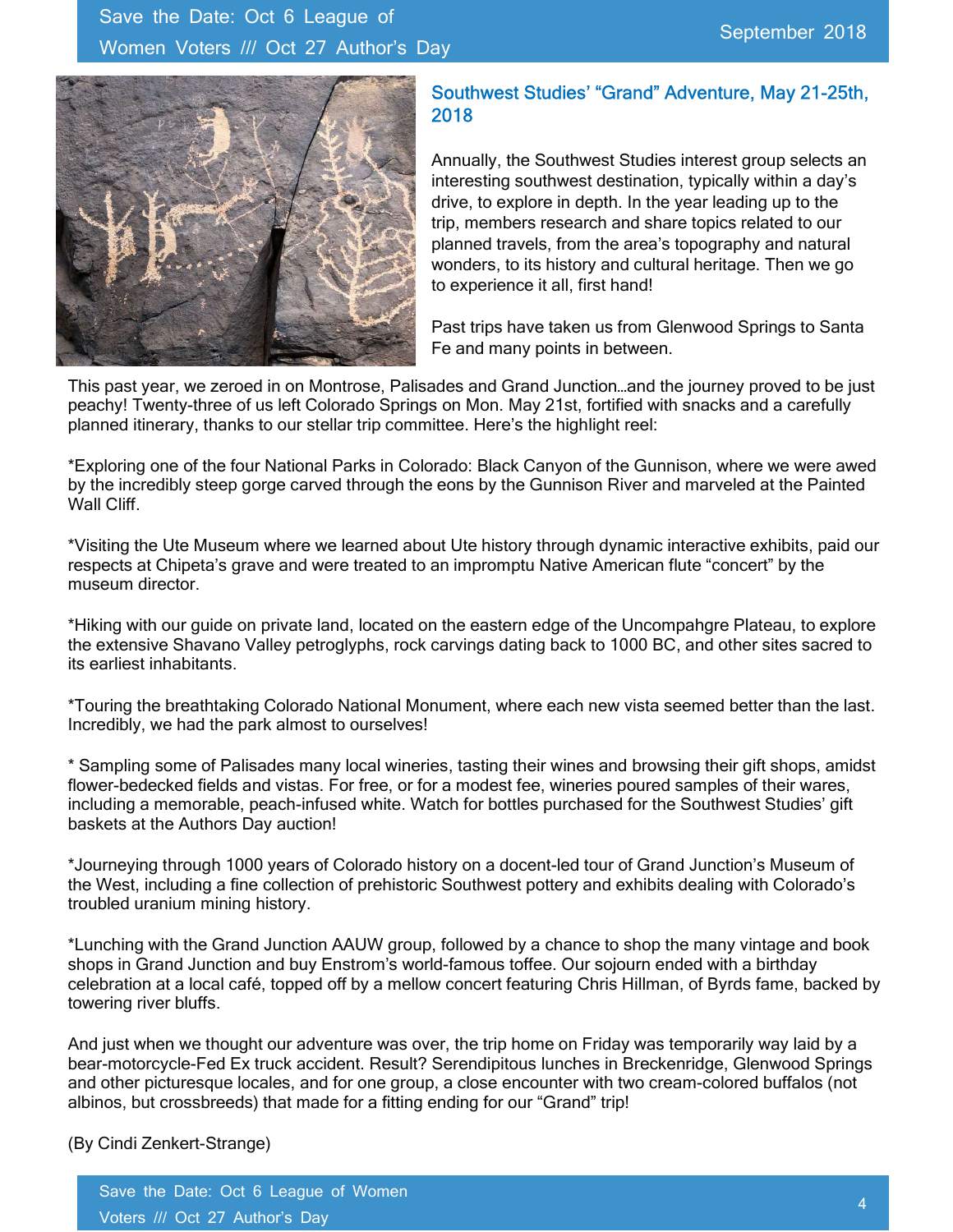### Joint Meeting with the League of Women Voters

Do you need to learn more to be ready for this election?

Colorado ballots will include six constitutional amendments referred by the legislature and an unknown number of initiatives (the Secretary of State is still working to verify signatures to qualify initiatives for the ballot). All state ballot issues will be presented (pro and con) at a joint meeting of AAUW and League of Women Voters of the Pikes Peak Region.

October 6, 2018 10:00-12:00 Rockrimmon Library, 832 Village Center Drive, Colorado Springs

Everyone is welcome so feel free to bring your friends and neighbors. There is no cost for this meeting and no RSVP required. You can check that your voter registration is current (or register for the first time) at govotecolorados.com.

### Interest Groups

Since this is the beginning of the "social year" I am listing all of the groups, new and established, by the day of the week they meet. If the group is new, then included is a description of the group. Please note that the format and information in this section will change in future newsletters. LFG

#### No Particular Day

Arts on the Go! Enjoy local music and theatre with your AAUW friends. No regularly scheduled meetings. Contact: Pam Maier. Pamela.S.Maier@gmail.com Cell: 719-694-4222

#### **Mondays**

HARDY HIKERS: C: Pip Bodkin, 206-427-2444 Sep 3, 18 No hike – Labor Day Sep 10,18 Mule Creek/Picnic Manitou Lake Pip Bodkin Sep 17,18 Red Rocks Canyon Denise Farrar Sep 24,18 South Canyon, Palmer Park Joann Oh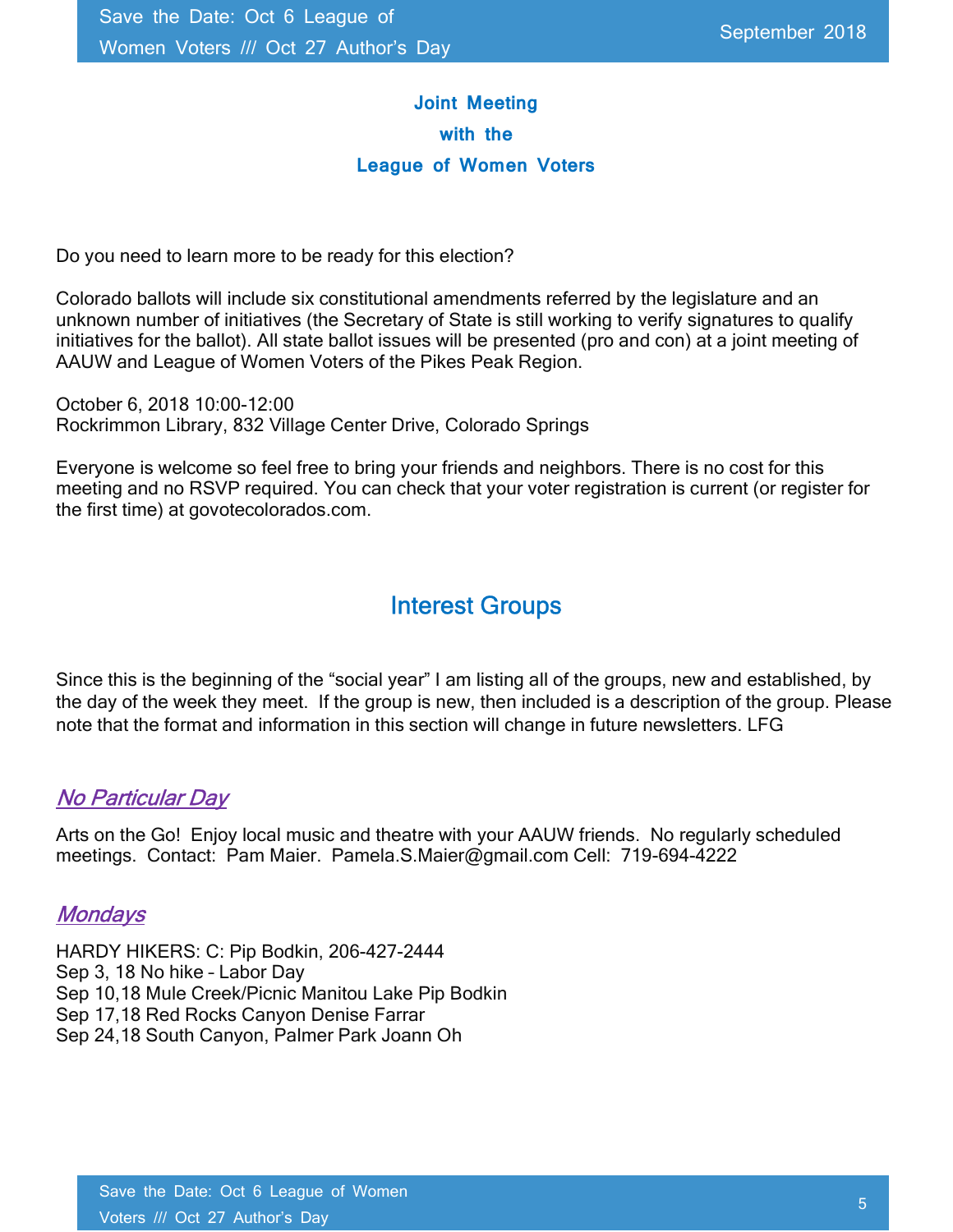#### **Tuesdays**

New Visual Arts Interest Group Debuts

Attention Art-junkies! Like Venus rising from the half-shell, a new interest group is born--Visual Arts Visions and Visits! Meeting 1st Tues at 1:30, we'll explore a range of interesting topics related to visual arts/artists, with members volunteering to research/present their favorites, and some outside speakers as well. We'll also keep our eyes open for regional art-related exhibits and sites of interest that we may want to carpool to (Monet comes to the DAM next year!)

Our 1st meeting will be Tues., Sept 4 at 1:30 at the Tim Gill Center (Rocky Mountain PBS, 322 E. Costilla St.). We'll discuss logistics, then we'll have a presentation on Santos by Smith Holt (Nancy's husband.) He'll be bringing the marvelous and very personal Santo he recently commissioned from acknowledged master Santero, Victor Goler. Please rsvp to Cindi Zenkert-Strange cmzenkertstrange@gmail.com if you plan to attend. Hope you can join us!

September 4. TECH GROUP: 9:30-11:30 first Tuesday of the month. Contact: Shirlea Griswold 719-337-2886 sunni773x8@outlook.com

Sept.4th meeting: Hostess: Barbara Kafka, 2011 Devon Street 80909, phone 719-574- 0506, franticfrancis@msn.com

September 11 READERS POTPOURRI 1:00 p.m. C: Margaret Miller, fergst41@yahoo.com, 719-641- 4710. Book: The Opposite of Woe: My Life in Beer and Politics by John Hickenlooper. Hostess/Leader Janet Friedberg, RSVP 719-596-1846, janetfriedberg@comcast.net

September 11 DINNER BOOK CLUB C: Nedra Engelson, 574-5274, nengelson@aol.com. 5:45, Book: The Kitchen House by Kathleen Grissom. The restaurant: Marigold Cafe and Bakery, 4605 Centennial Blvd., 599-4776. To reserve a seat please contact Barbara Kafka, 574-0506 by noon on the day before the meeting.

September 25 UFO (UNFINISHED OBJECTS): 1:00 p.m. C: Wynn Weidner, 598-5259, wynnweidner@q.com. Hostess: Laura Gross, 1614 Westmorland, 719-576-2833.

Great Decisions is America's largest discussion program on world affairs. Each year, the Federal Policy Association puts out a Briefing Book on the 8 most pressing global topics facing the country. Participation in the group includes reading the chapter on the topic to be discussed at each meeting then watching a twenty minute DVD on the topic prior to breaking into groups for discussion.

The 2019 Great Decisions Group will start meeting on Tuesday, February 5, 2019. The group meets the 1st and 3rd Tuesday during the months of February, March, April and May from 1:30 to 3:30 at the Pikes Peak Library District-East Library. A complete schedule of meeting dates will be provided to participants post registration. There is a 20% discount offered on Briefing Book group orders placed in the fall of 2018.

If you are interested in joining Great Decisions for 2019, please provide your email address and phone number to Jeanette Minniti at jeanetteminniti@gmail.com or call 719-481-3230.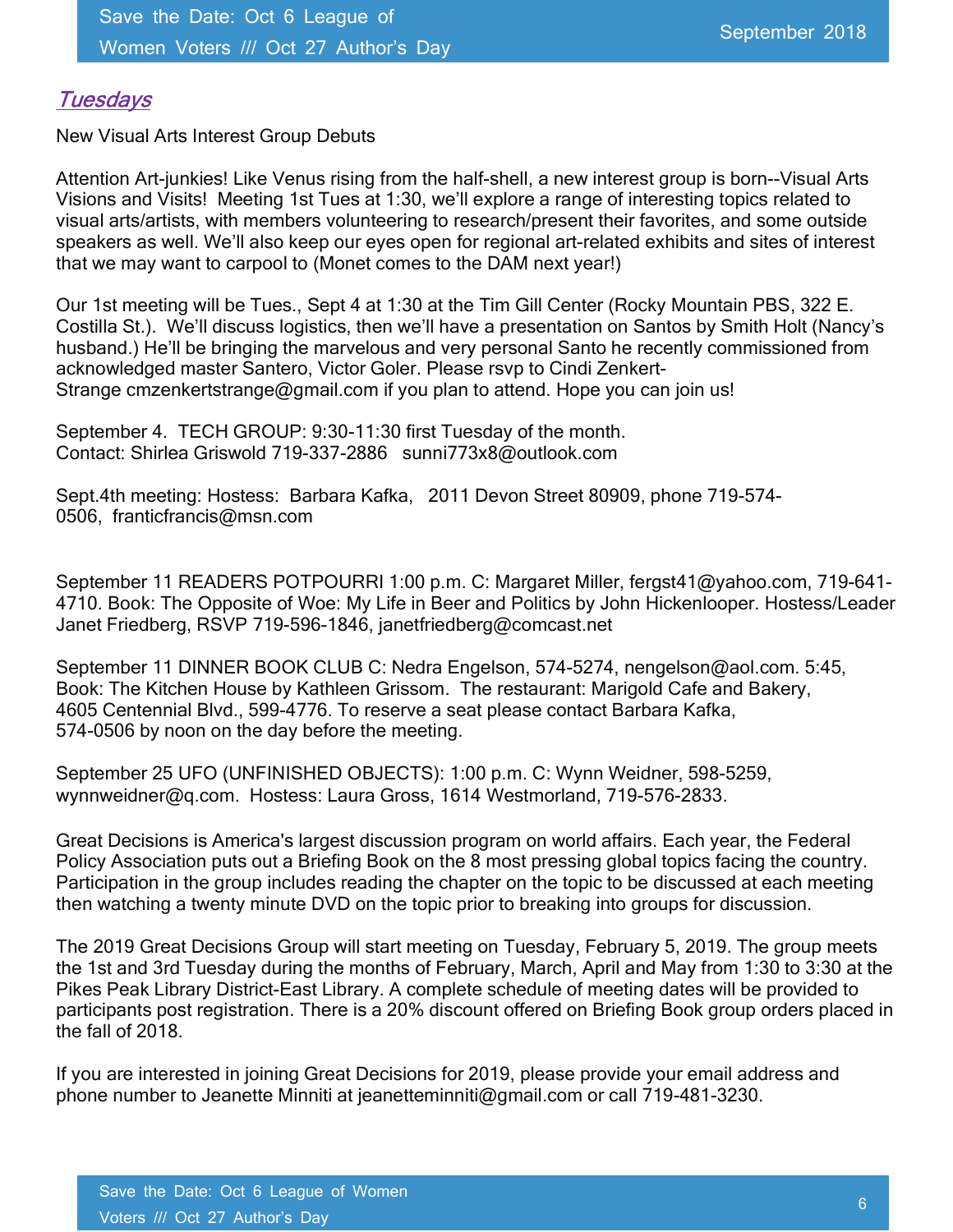#### **Wednesdays**

EVENING CONNECTIONS TO TOPICS

Members interested in the monthly topic will enjoy meeting in a private room with a stimulating speaker, a buffet, and have the opportunity to meet different people each month. Guests are welcome!

If you are interested in attending, your check for \$20.00 needs to be made out to The Warehouse Restaurant and mailed to me, one week in advance. (An all inclusive buffet for \$20 per person includes the room, tax, gratuity, buffet, one beer or glass of wine, and covers the speaker's buffet). If you have questions or want to be added to the reminder Email list, please contact Marilyn Feaster at aauw1719@gmail.com.

We normally meet on the second Wednesday from 5:00-8:00 PM at The Warehouse Restaurant 25 West Cimmaron Street 80903 Upcoming Meeting Dates:

September 12th at The Warehouse Restaurant Betty Heid, Executive Producer Colorado Women's Hall of Fame Film Library will present "The Colorado Women's Hall of Fame with Inductees from the Pikes Peak Region"

September 12 Southwest Studies 1:30pm Location: Tim Gill Center, East Room, 315 E Costilla. Setup: Bev Goodall and Janet Friedberg. Topic: Wyoming Territory, Cheyenne & Fort Laramie. Presenter: Frieda Dunlap, 2019 Trip Chair. Cheyenne Frontier Days and Rodeos. Presenter: Shirley Kielcheski. Please RSVP: Eunice Ciaccio (719-465-2911) euninco.11@comcast.net Co-Chair: Jean Little (209-595-5587) wjean1@gmail.com.

September 18 Luncheon Novel 1 11:45 a.m.Hostess: Vivian (649-8427) @ PEO Chapter House. Book: THE GILDED YEARS by Karin Tanabe. D.L. Sally, Chair: Georgina Burns

September 26 CHOCOLATE LOVERS: 11:30 a.m. Co-Chairs: Ellie Solomon - 630-7465, elron3@msn.com & Sally Mathewson 473-0228, mathewson3@juno.com Lunch at The Loop, 965 Manitou Avenue and a visit to Radiantly Raw Chocolates, 16 Canon Ave, Manitou Springs. Please RSVP to Violet Sykora, 650- 5798, sykoravss@gmail.com

#### **Thursdays**

September 13 WOMEN WHO WRITE: 9:30 a.m. Chair: Melanie Hudson, 205-7639, heartsdesire310@gmail.com. Co-Chair: Janet Condit, 277-7590, jjcondit@msn.com. Hostess: June Hallenbeck, 115 Dolomite Dr., 598-2979, junehallenbeck@comcast.net, Refreshments: Melanie Hudson, Prompt: Joann Oh.

September 13 CHAPTER & VERSE WRITING GROUP: 1:00 p.m. Chair: Janet Condit 277-7590, jjcondit@msn.com; Co-chair: Caroline Vulgamore, 520-5365, hvulgamore@gmail.com. Hostess: Caroline Vulgamore, 922 Valley Road, COS.

Every Thursday MAH JONGG: 1 p.m. Valley Hi Golf Course. Contact Susan Bydalek at 465-2707 or sbydalek@yahoo.com. Optional lunch at noon.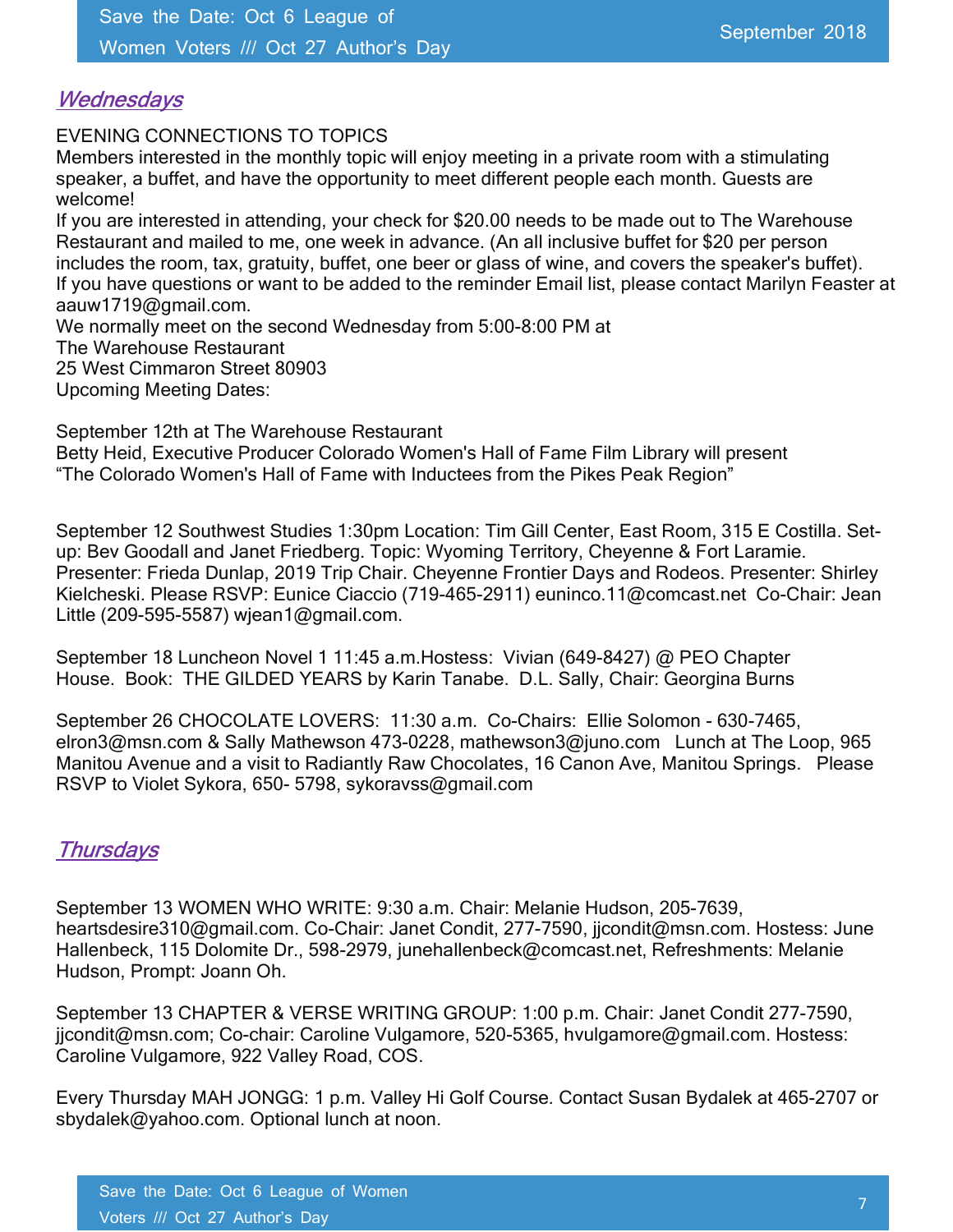#### Fridays

September 7 Exploring Lives and Cultures 10:00am Location: East Library, Room E1 (National Hispanic Heritage Month) Book to be discussed: The Line Becomes a River: Dispatches from the Border by Francisco Cantu. A must-read for anyone who thinks that "build a wall" is the answer to anything.

September 21 Local History will go an all-day trip to Westcliffe to learn the history of this beautiful town and leaf peeping. Call by Sept. 12 for details and costs. C: Judie Werschky, 632-9989; judiewer@aol.com

#### **Saturdays**

September 8 Friends of the Grape Party Hello FOG Members Pip and Tom Bodkin would like to welcome you to our home to celebrate the coming of fall Our end of summer BBQ will be held on 8 September 6pm – whenever Bring a side dish, appetizer or dessert to share. We'll have iced tea and lemonade, so bring a bottle of your favorite beverage if you want something stronger We hope to be outside so dress for cooler weather Address: 975 Pulpit Rock Cir. South Colorado Springs, 80918 206 427 2444 pipbodkin@gmail.com Please RSVP by 1 September, so I can get a headcount

#### Everything That's Old Is News Again.

The following report appeared in the Back Pages of the Gazette, August 11, 2018

In 1943 - Modern Molly Pitchers sold \$8,009.20 of war bonds and stamps last Saturday, "Molly Pitcher Tag Day." Highlight of the local tag day was the feat of Bella Glau of the American Association of University Women in licking \$56.25 worth of quarter defense stamps in 10 minutes, breaking the previous national record of \$48.00. The success of the day is attributed to the efficient work of the 70 sales-women. My underline. Submitted by Colorado Springs Pioneers Museum.

Eunice Ciaccio, Branch Archivist

Questions, comments, concerns about this newsletter? Please contact Laura Gross, grosslf@msn.com, 719-576-2833

Save the Date: Oct 6 League of Women Voters /// Oct 27 Author's Day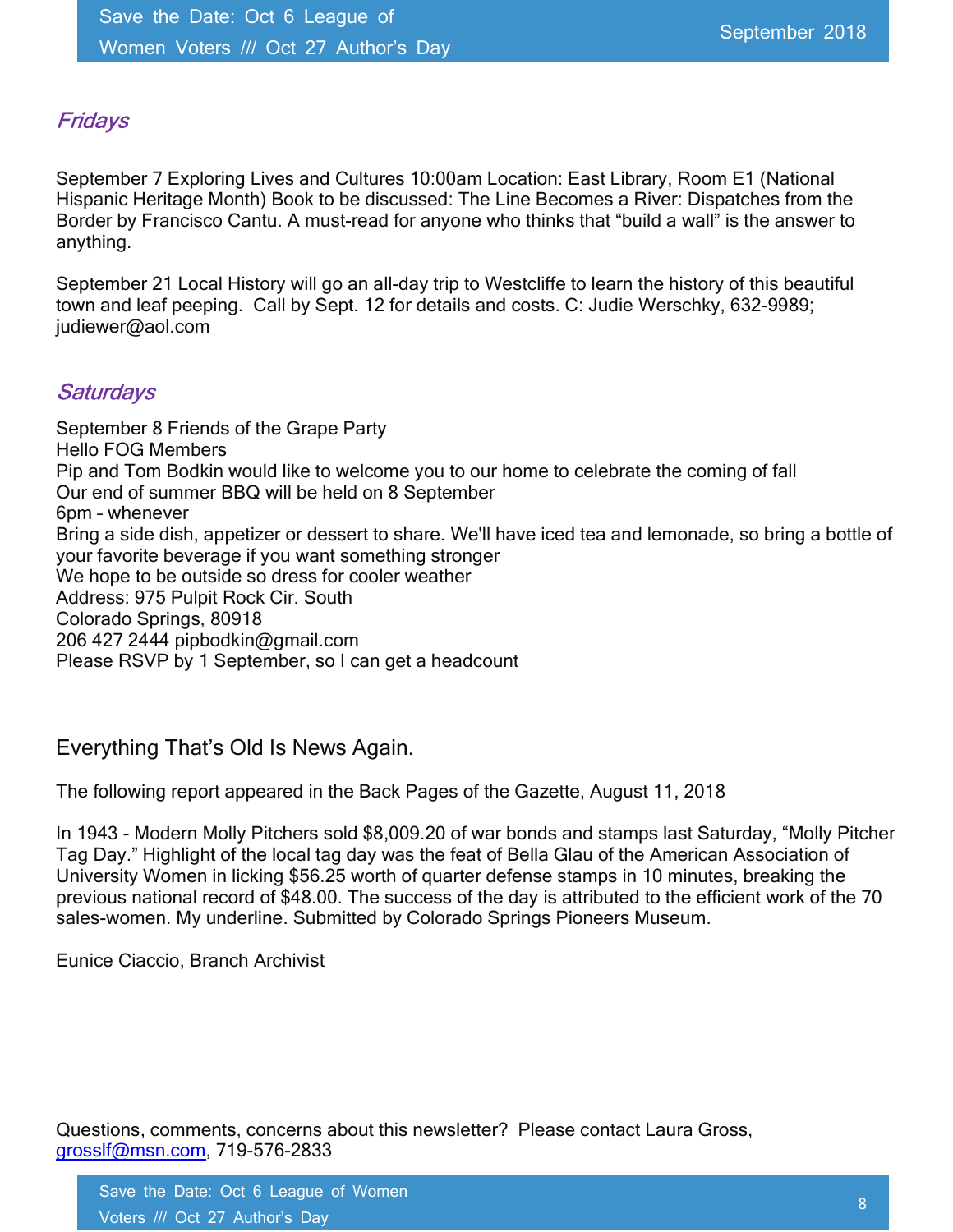## Save the Date: Oct 6 League of Women Voters /// Oct 27 Author's Day



Evening Connections Learning and Partaking of Adult Beverages

Save the Date: Oct 6 League of Women Voters /// Oct 27 Author's Day